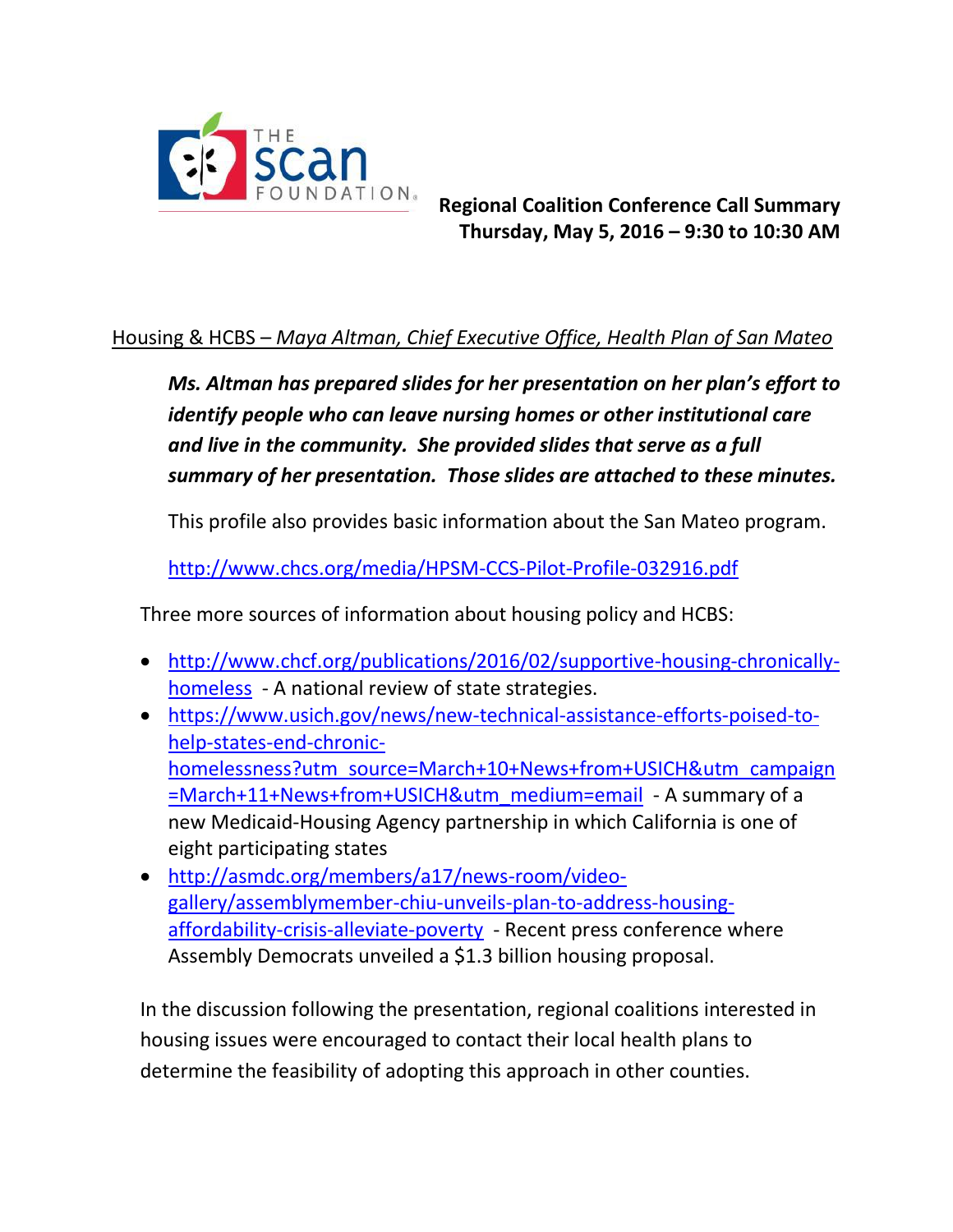## Update from The SCAN Foundation – *Kali Peterson, Program Officer, The SCAN Foundation*

- 2016 Annual Summit on Long Term Services & Supports:
	- o TSF's annual Summit on LTSS will take place on September 13<sup>th</sup> in Sacramento, CA at the Sacramento Convention Center.
	- o Registration will open soon. Join the TSF list-serve to get updates on the event regularly.
	- o [Click here to learn more about the 2015 Summit.](http://www.thescanfoundation.org/perspectives-navigating-change-toward-person-centered-care-themes-2015-ca-summit-ltss) There is a green circle at the top of the home-page that says "Email Sign Up"
- Fall Community of Constituents conference, September 14
	- o In general, each California Collaborative member organization sends a delegate to the Community of Constituents conference and each regional coalition sends two or three. Almost all delegates to the CofC conference are present the day before the Summit.

#### Reports/Updates from Regional Coalitions

- San Diego Long Term Care Integration Project *– Kristen Smith described the work of the San Diego coalition on CCI issues, on communications, and on their committee system to review issues and share information (for more information, contact* [Kristen.smith@sdcounty.ca.gov](mailto:Kristen.smith@sdcounty.ca.gov)*)*

- *Kristen also requested that people share their experiences with personcentered care and new National Council on Quality Assurance (NCQA) guidelines. Note: you can reply directly to Kristen or use the Regional Coalition listserve: ca-regional-coalitions@googlegroups.com*

- Senior Coalition of Stanislaus County – *Dianna Olsen [\(dolsen8333@aol.com\)](mailto:dolsen8333@aol.com)* Reported on the results of their county planning process, one that was tutored by the San Francisco coalition over the past two years. Contact Dianna for more information about county-wide planning, particularly if you have urban and rural areas of your coalition.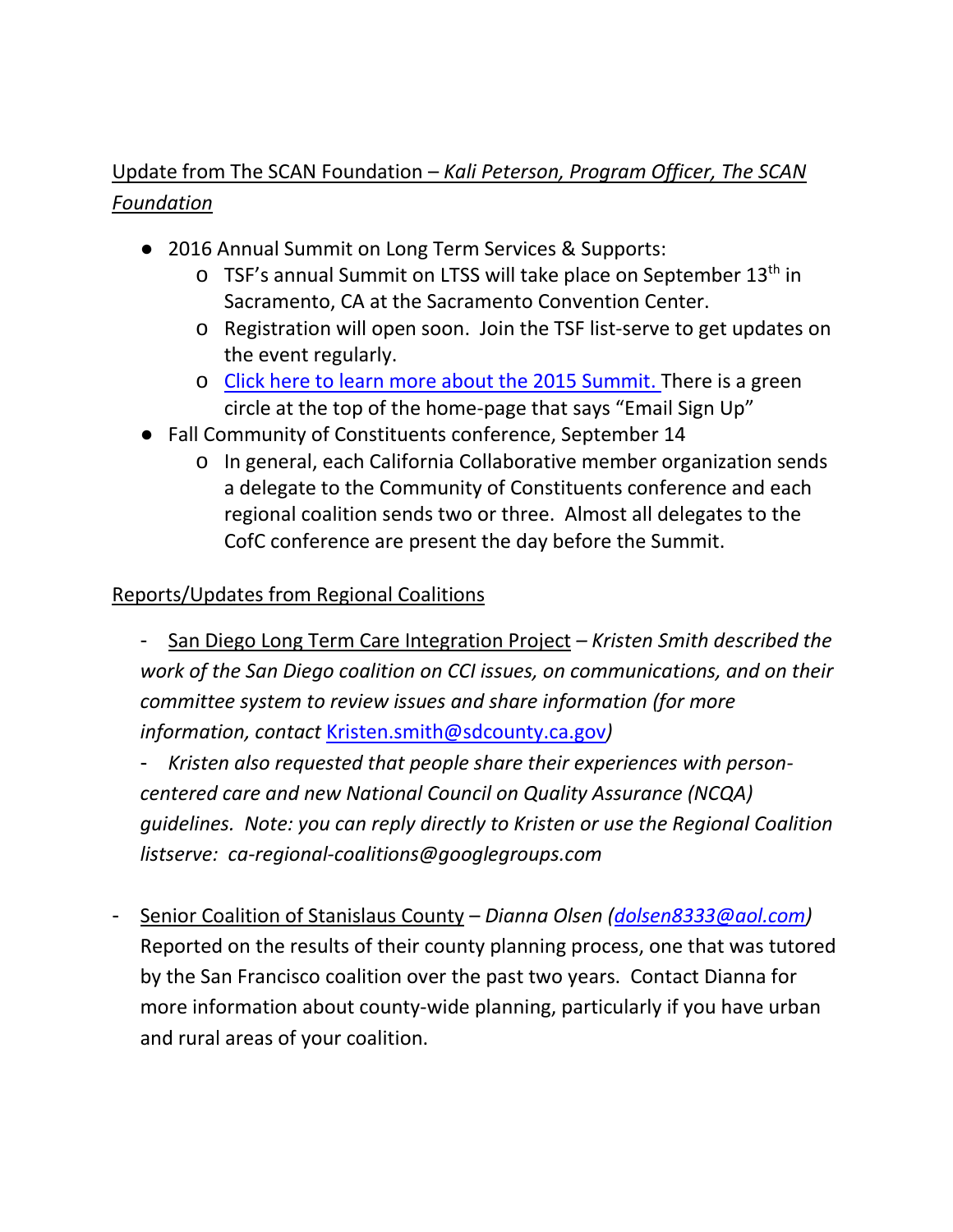# - Contra Costa Advisory Council on Aging – *Debbie Toth [\(dtoth@rsnc](mailto:dtoth@rsnc-centers.org)[centers.org\)](mailto:dtoth@rsnc-centers.org)*

Reported on her coalition's participation in the Senior Rally Day planned for the Capitol, May 11:<http://ow.ly/10xR4u>See also several emails exchanged on the Regional Coalition listserve.

Reporting in July and August:

July 7th

- Aging Services Collaborative of Santa Clara County
- Senior Services Coalition of Alameda County
- Central Coast LTSS Coalition

August 4th

- Central Valley LTSS Coalition
- Ventura County Hospital to Home Alliance
- San Francisco Long Term Care Coordinating County

To conclude the discussion, Kali Peterson urged participants to use the Regional Coalition listserve (a Google group) to share information and to ask for opinions or advice.

### **Participants:**

**Guests/Speakers:** Maya Altman **Alameda**: Wendy Peterson, Jordan Lindsey, Florita Maiki, Karen Grimsich, Tracy Murray, Reba Landry, Patricia Osage **Bay Area Sr. Health Policy**: Katherine Kelly, Cassandra Chan **Central Coast**: Jennifer Griffin, Dani Anderson, Eduardo Medel, Barbara Finch **Central Valley**: Donald Fischer, Sheri Plett Wiedenhoefer **CoCoCo**: Debbie Toth, Gerald Richards **DAR (Chico):** Sarah May, Forest Harlan **Inland Empire**: Renee Dar-Khan, Paul Van Doren, Helen Jung **Kern**: Harvey Clowers, John Privett **LAAAC**: Jason Moore, Sherry Revord, Anwar Zoueihid, Daniel Wherley **Lake/Mendocino**: Corrina Avila, Tanner Silva. Rachel Robinson M**onterey Bay**: Elsa Quezada, Patty Talbot, Margaret Huffman **Nevada County**: Pam Miller, Ana Acton **Orange County**: Christine Chow, Cynthia Okialda